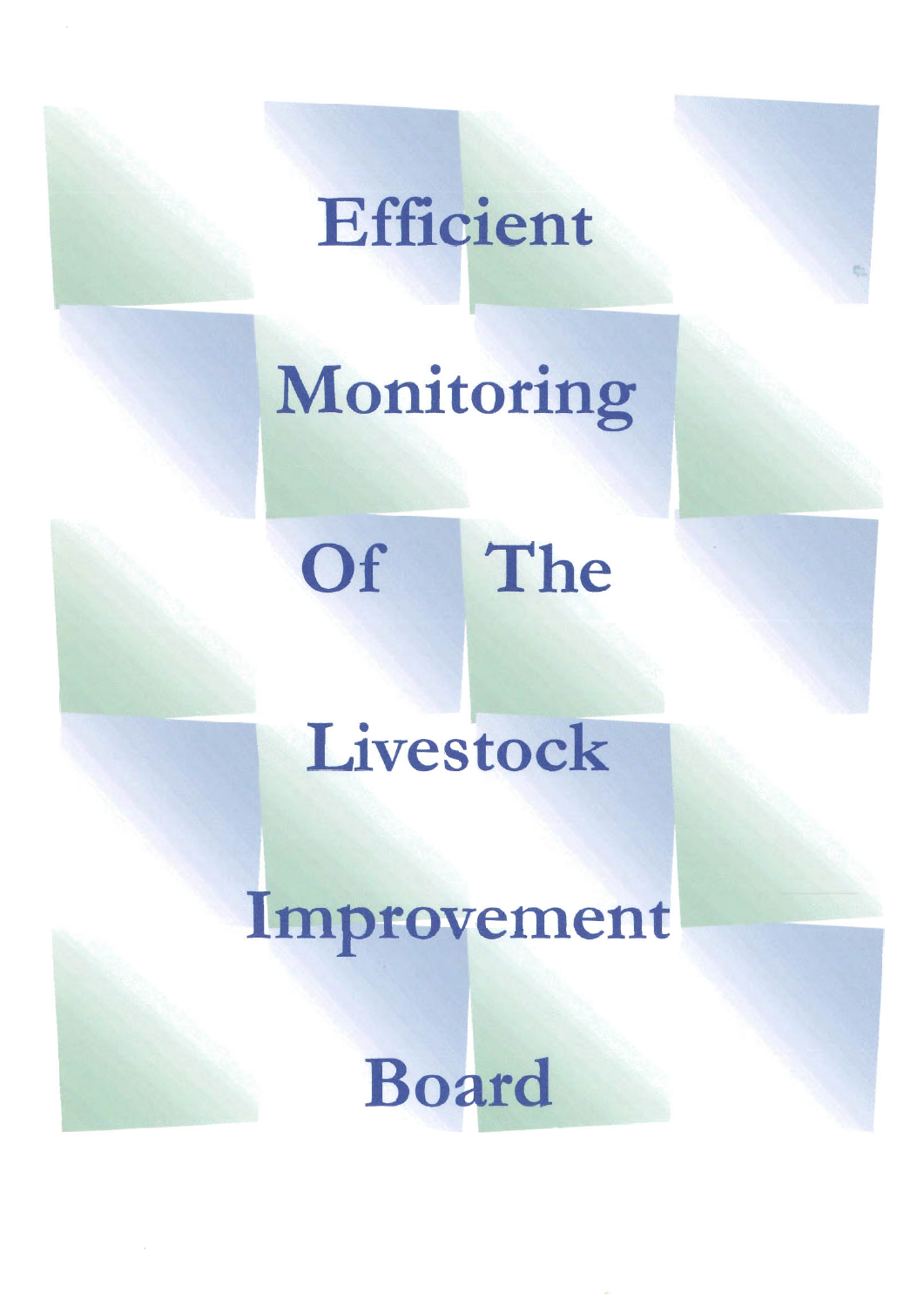### **Efficient Monitoring Of The Livestock Improvement Board**

Project assignment

As part of our function as National Councillors clause 25.1 of the constitution requires us to monitor the board.

For all concerned this should be done efficiently and with everyone knowing what is expected to happen and when.

The process should develop to a point that both parties have acceptance and respect for the work each do.

The national council has to show quite distinctly, what the process is, how it has been achieved and what the results are.

Shareholders have to have this sort of information, to be confident that the organisation is abiding by the constitution.

Clause 25.1[b] reviewing the Board's business plans; require a clear efficient process involving both the board and the council. The most important part of this is review.

We have had workshops on this subject with suggestions of K.P.I s, scorecards, OCFAID and the like but nothing concrete has been done.

Livestock Improvement must, in my view, lead the way in development of the process of Monitoring the Board.

I would like the opportunity to look at alternative methods to achieving "Monitoring the Board"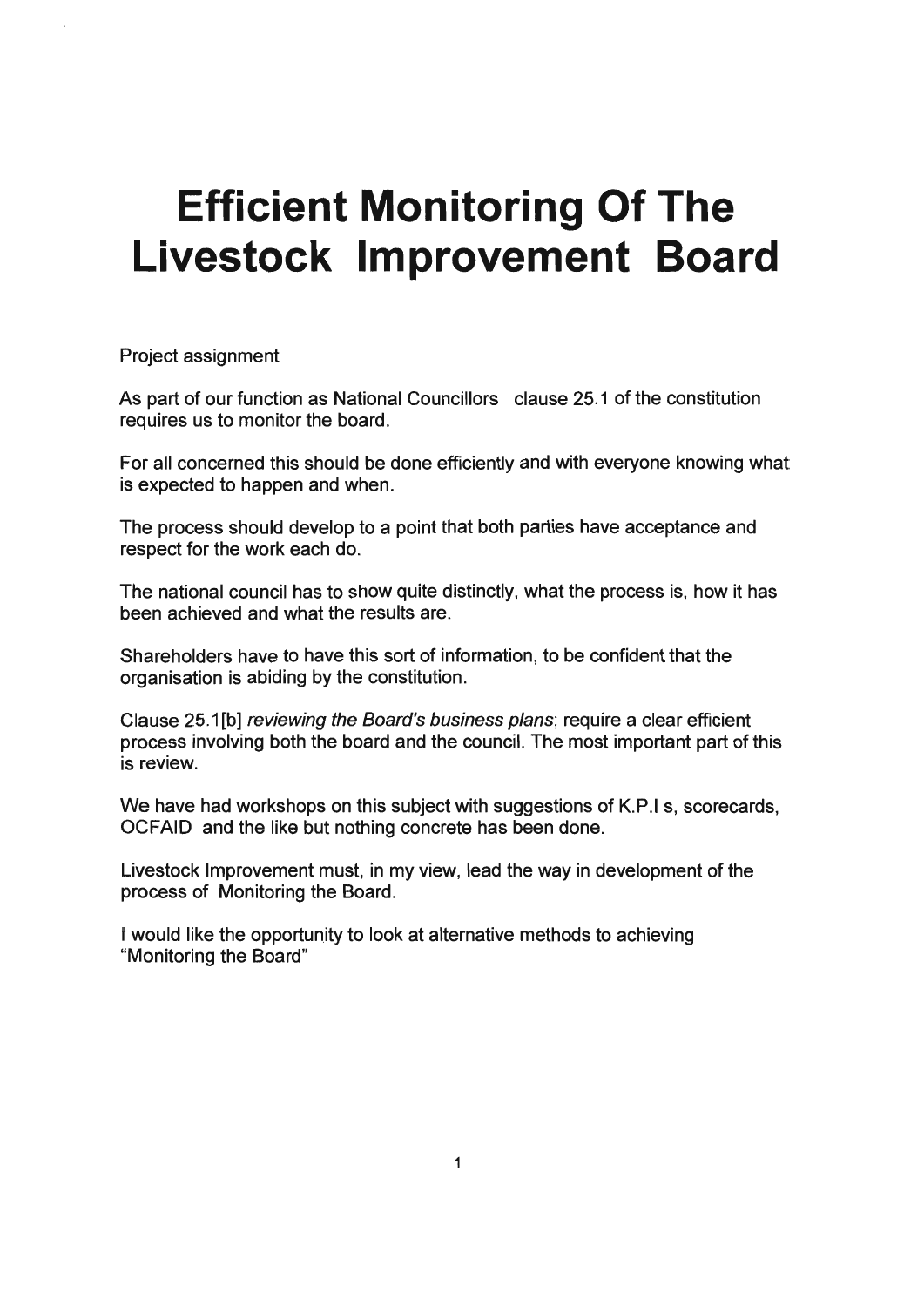#### **Introduction**

I have had discussions with many of my fellow national councillors and shareholders. I also read papers by various commentators on the subject. Very little of this literature was able to focus on a Co-Operative with a split between Governance and representation plus it being listed on the stock exchange.

The only model parallel to ours in NZ is Fonterra and we have some lessons to learn from the Shareholders Council . The fact that we have Fonterra reps on the council and on the Board, I see as a strength. Other National Councillors who are also Fonterra Shareholder Councillors as well, further enhance the experience we can draw from.

There are 2 important differences between the Fonterra Shareholders Council and the LIC National Council however.

- 1. The budget
- 2. The amount of information that Fonterra Shareholders Monitoring Committee deal with at a confidential level.

The decision of LIC National Council to share the information with all the national council members, possibly restrains the information flow, particularly around the "NZAX" rules.

To give an understanding of the subject, the relevant parts of the constitution must be understood at the beginning . I have highlighted the parts that I consider are most important and I have some suggestions on how the process can achieve a better result.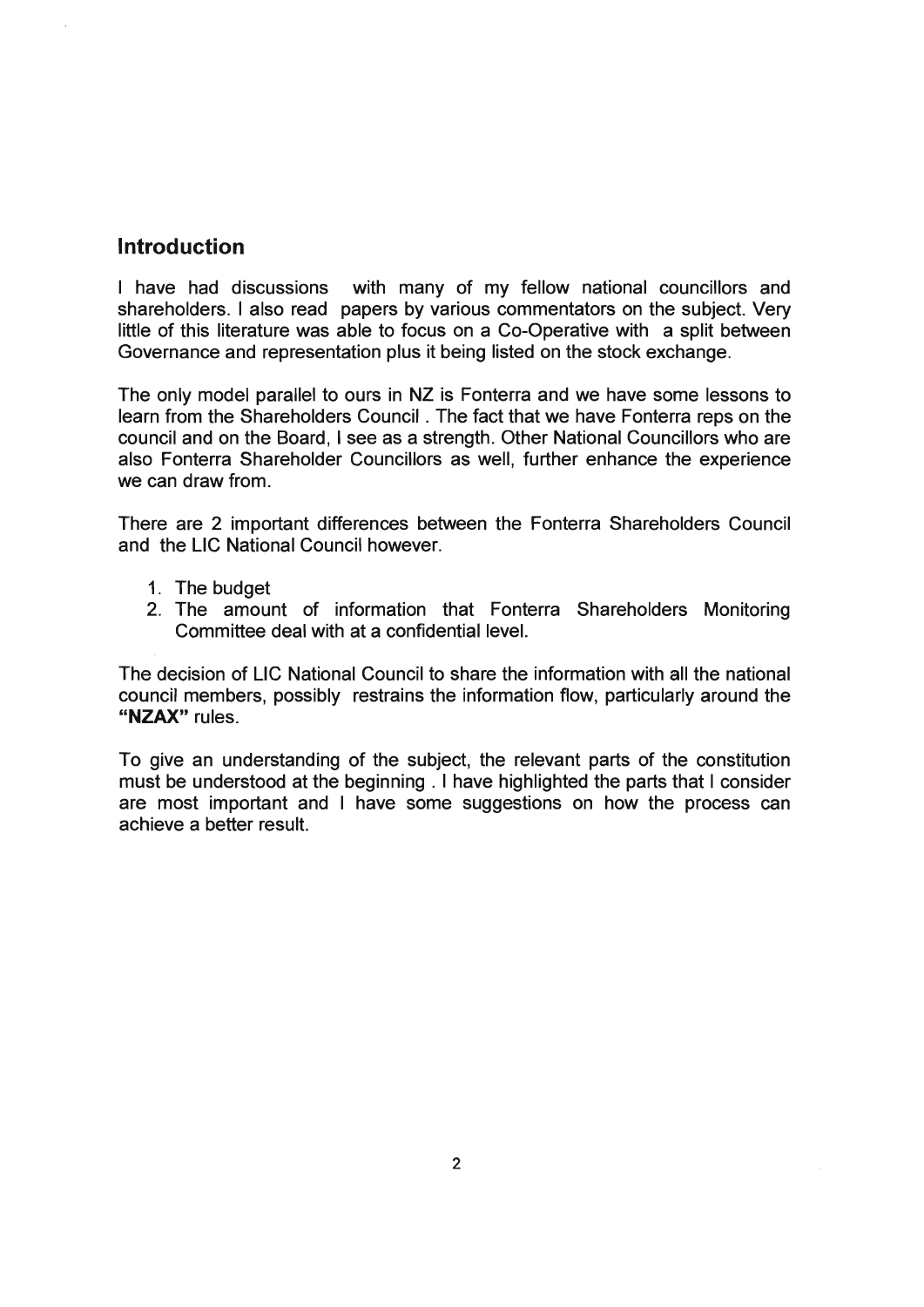#### Reference Material

#### Terms of common use.

"National Councillor" means a person either elected by Shareholders within a Ward to represent that Ward on the National Council, or a person appointed to be a National Councillor by a Dairy Company pursuant to the By-laws of the National Council;

"National Council" means the National council of shareholders referred to in clause 25 and schedule 4

"Elected Director" means a director elected to represent the Shareholders in a Region pursuant to paragraph I of schedule 3;

"Board" means the Directors numbering not less than the required quorum acting together as a board of Directors;

"Shareholder" means a person whose name is entered in the Register as the holder for the time being of one or more shares.

"Qualifying Products and Services" means Premier Sires, all Nominated Semen Options, Sire Proving Scheme, Contract Mating Scheme, MINDA, MINDA Herd Testing, Genemark, Identification Tags, FarmWise and AB Technician Service, as provided by the Company, and includes such other products and services as the Board may specify from time to time, subject to obtaining the prior approval of the National Council;

"NZAX" means the alternative market operated by NZX;

The "Board" runs the Company,

The "National Council" represent the shareholders

The "Shareholders" own the company and the amount of their use of products and services qualifies them for the number of Co-operative shares they can hold.

The company is listed on the "NZX" Board which brings with it new standards of disclosure and confidentiality . All members of the "National Council" and the "Board" have to sign confidentiality agreements.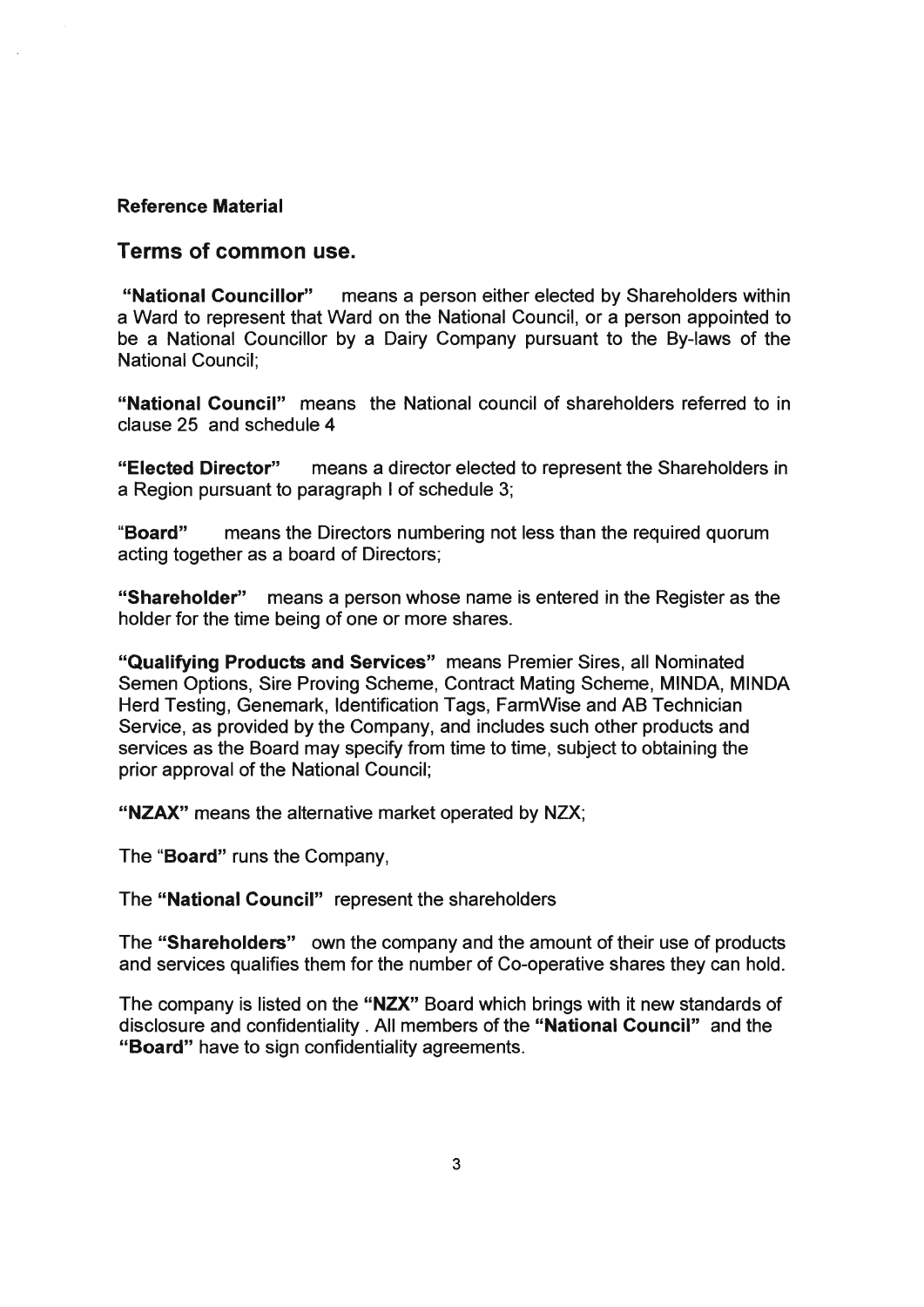#### Clauses from the Constitution for Livestock Improvement **Corporation**

#### 25 NATIONAL COUNCIL AND LIAISON GROUPS

25.1 Continuation and functions of National Council: There is a National Council of Shareholders which shall continue and have functions in accordance with this clause and the By-laws of the National Council. The National Council shall have the following functions:

(a) approving the Company's mission statement and Key Strategic Objectives as proposed by the Board. After such approval the Company's mission statement and Key Strategic Objectives may not be changed by the Board except with the consent of the National Council;

#### (b) reviewing the Board's business plans;

(c) receiving and commenting on reports from the Board on the Company's key business unit operations at least three times each Season;

(d) preparing the National Council's budget for each Season and, at each annual meeting of the Company:

- 1. presenting that budget to Co-operative Control Shareholders for approval;
- 2. reporting on the activities of the National Council in the preceding Season; and
- 3. reporting on the views of the National Council as to the Company's direction, performance and operations;

(e) calling a special meeting of Co-operative Control Shareholders, if the National Council has serious concerns about the Company's compliance with its mission statement, Key Strategic Objectives or Co-operative Principles and the calling of that meeting is supported by a majority of 75% or more National Councillors;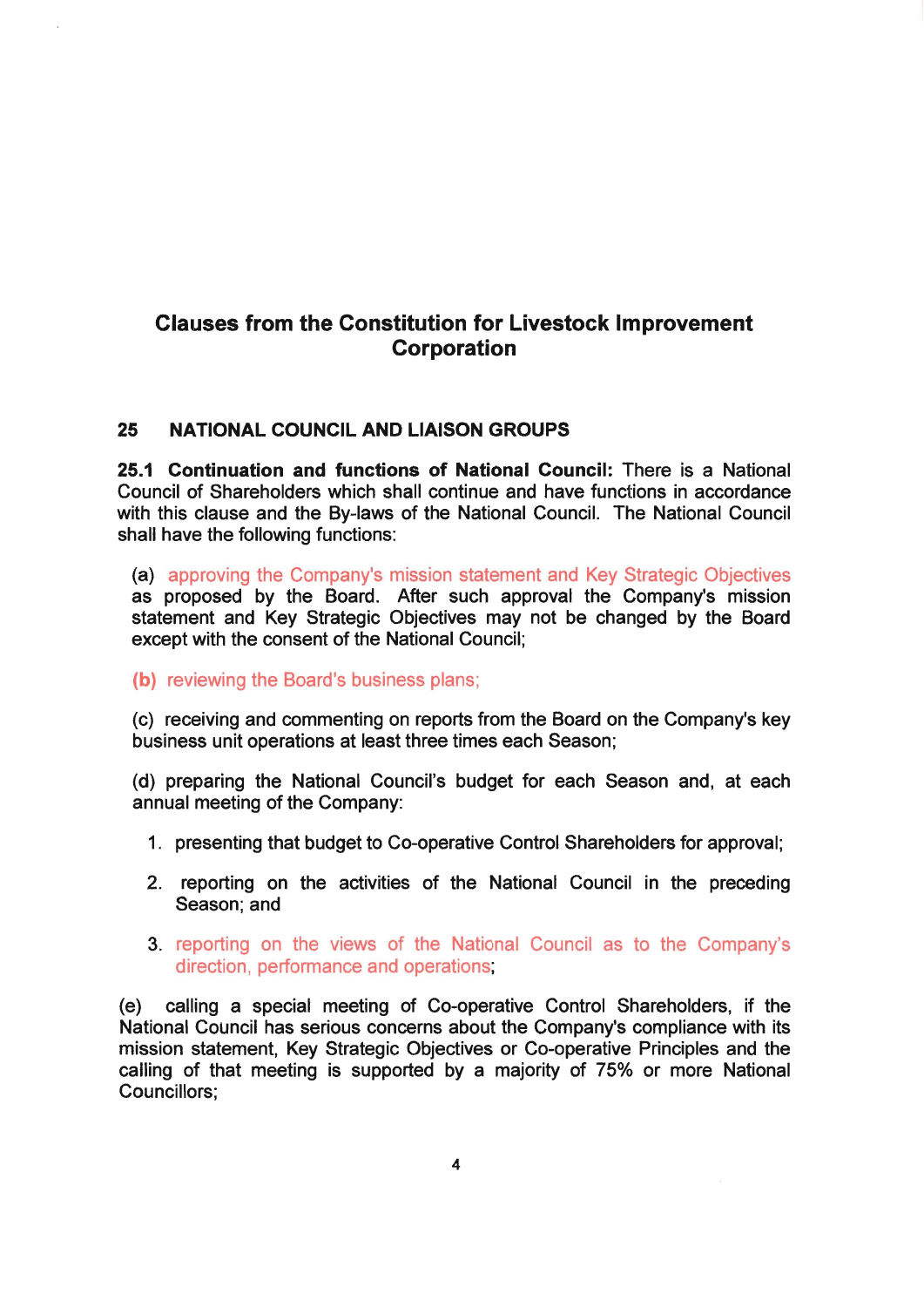(f) considering and, in consultation with the Board, proposing to Co-operative Control Shareholders changes to the Constitution;

(g) considering any proposed appointment of Independent Directors and approving such appointment if the National Council so decides;

(h) considering and making recommendations in relation to the policies and operations of the Company; and

( I ) such other functions as are conferred on it by this Constitution.

Other clauses to keep in mind.

#### 1 STATEMENT OF FUNDAMENTAL PROVISIONS

1.1 Principal activities: The principal activities of the Company are the cooperative activities of supplying goods and services to its Shareholders with particular reference to:

(a) promoting, organising, carrying out, managing and controlling by such means as may be deemed necessary or expedient the improvement of livestock in New Zealand in general, including (but not by way of limitation):

(1) the measure and evaluation of the growth, yield of milk or milk constituent, and feed conversion efficiency of livestock, and any other factor relevant to decisions on breeding and management of livestock;

(2) the development and commercial application of artificial breeding of livestock;

(3) the purchase, sale and provision of livestock, semen, services and products of all kinds;

(b) improvement of livestock and of farm management practices through products based on genetics, biotechnology, information and advice;

(c) promoting and advancing by such means as shall commend themselves to the Company the adoption of measures and practices designed to bring about greater efficiency in the livestock industry in general and the dairy industry in particular, including the identification of stock, the elimination of unprofitable stock and the encouragement and use of genetically superior stock;

(d) promoting, experimenting with, and carrying out research and development in relation to all such matters, acts and things, which in the opinion of the Company will by breeding and by any other means enhance or tend to enhance the quality of livestock of all kinds and on farm profitability;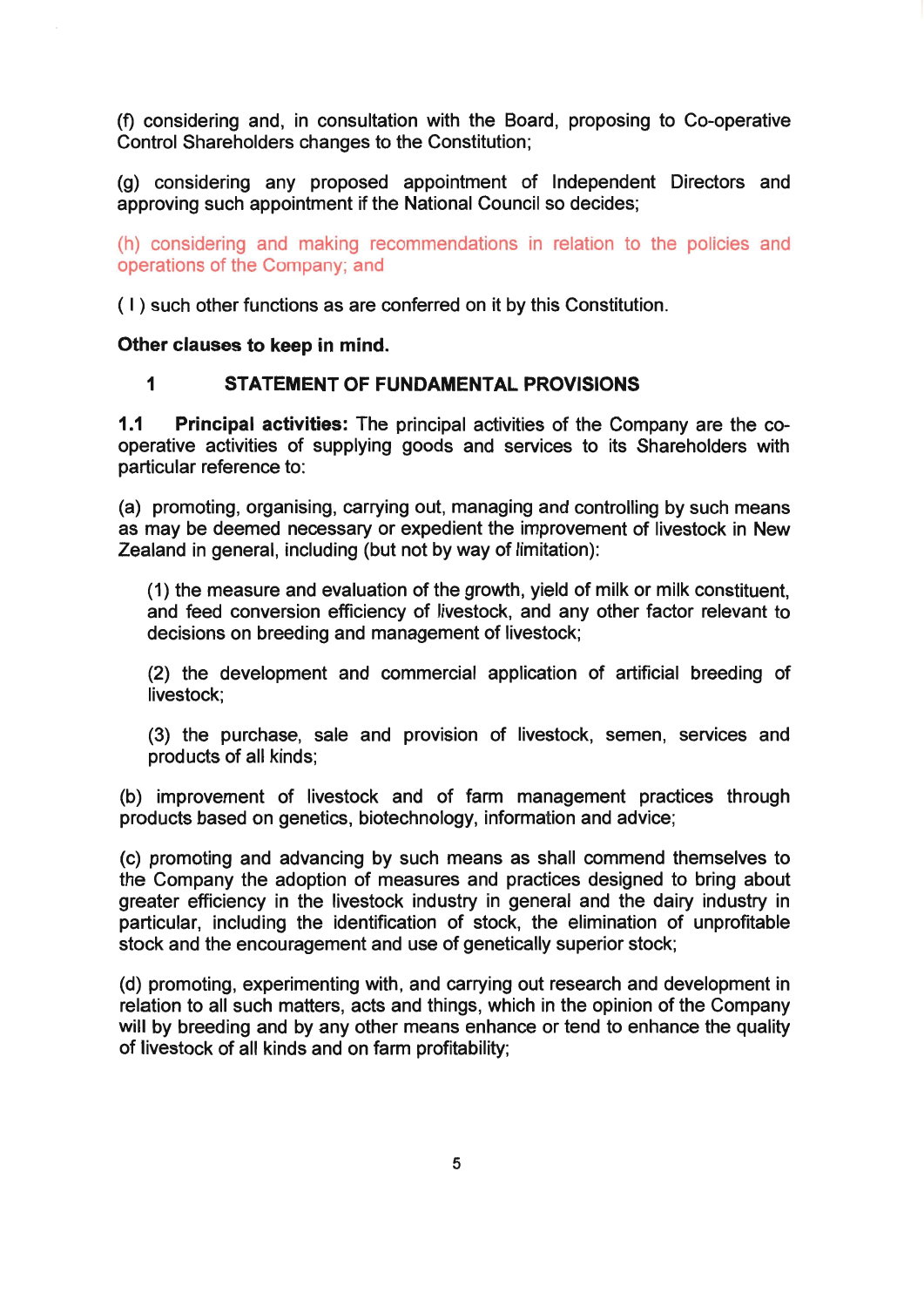(e) such other objectives, goods and services as the Board may determine from time to time.

#### 1.2 Co-operative Principles:

The Co-operative Principles of the Company are as follows:

(a) the Company will remain a Co-operative Company;

(b) the Company is controlled by Co-operative Control Shareholders who have voting rights in proportion to their use of the Company's qualifying goods and services;

(c) core products and services are made available to all Shareholders at fair commercial prices;

(d) products and services which benefit Shareholders, and which otherwise might not be made available, are developed and made available to Shareholders, provided that the Company receives a commercial return; and

(e) Shareholders co-operate with the Company and each other, including the sharing of information, to promote their common interests.

**Pricing of products and services:** In setting the prices to be paid for products or services of the Company (whether a supply to Shareholders or other persons) the Company should seek to create wealth for the Company and its Shareholders, and accordingly, as a general rule, the Company should supply goods and services at commercial prices reflecting market conditions, taking into account the Company's Co-operative Principles and the Key Strategic Objectives set by the Board as approved by the National Council.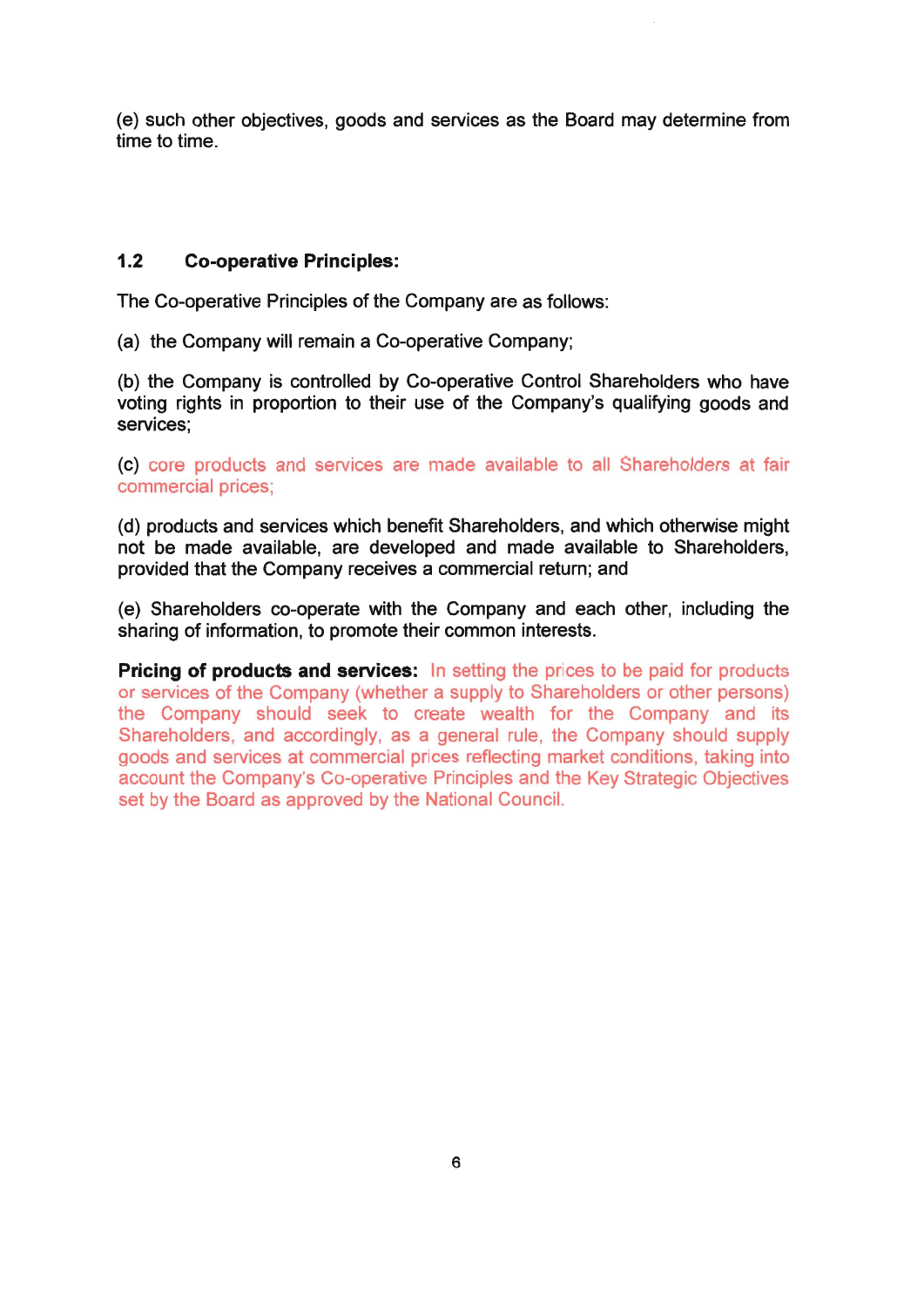#### **Present Situation**

The "Board" has set the Company's mission statement and Key Strategic Objectives to be achieved by end of the *05/06* year and these have been approved by the National Council.

Mission:

• Leading the world with genetics and knowledge to create wealth for pastoral dairy farmers

Key Strategic Objectives by *2005/06* 

- 1. Innovation -- Increase Profit to \$10m
- 2. Performance -- Return on Capital of 10% after Tax
- 3. Customer Focus Silver Business Excellence Awards

The "National Councillors" represent the "shareholders" and as stated have duties under the constitution to monitor the Board. The operative word is monitor.

For my recommendations to achieve a more efficient process, the following has to happen:

Standardised format of information on the Business Plans of the 4 divisions of the company.

- Genetics
- information
- Innovation
- International.

Key Performance Indicators of those business units for the period of the Key Strategic Objectives against a known base, 02/03 year.

The new balanced Scorecard started in Oct 04 is a great help to see trends within the year, but further work has to be done on long term trends over the period of the Key Strategic Objectives.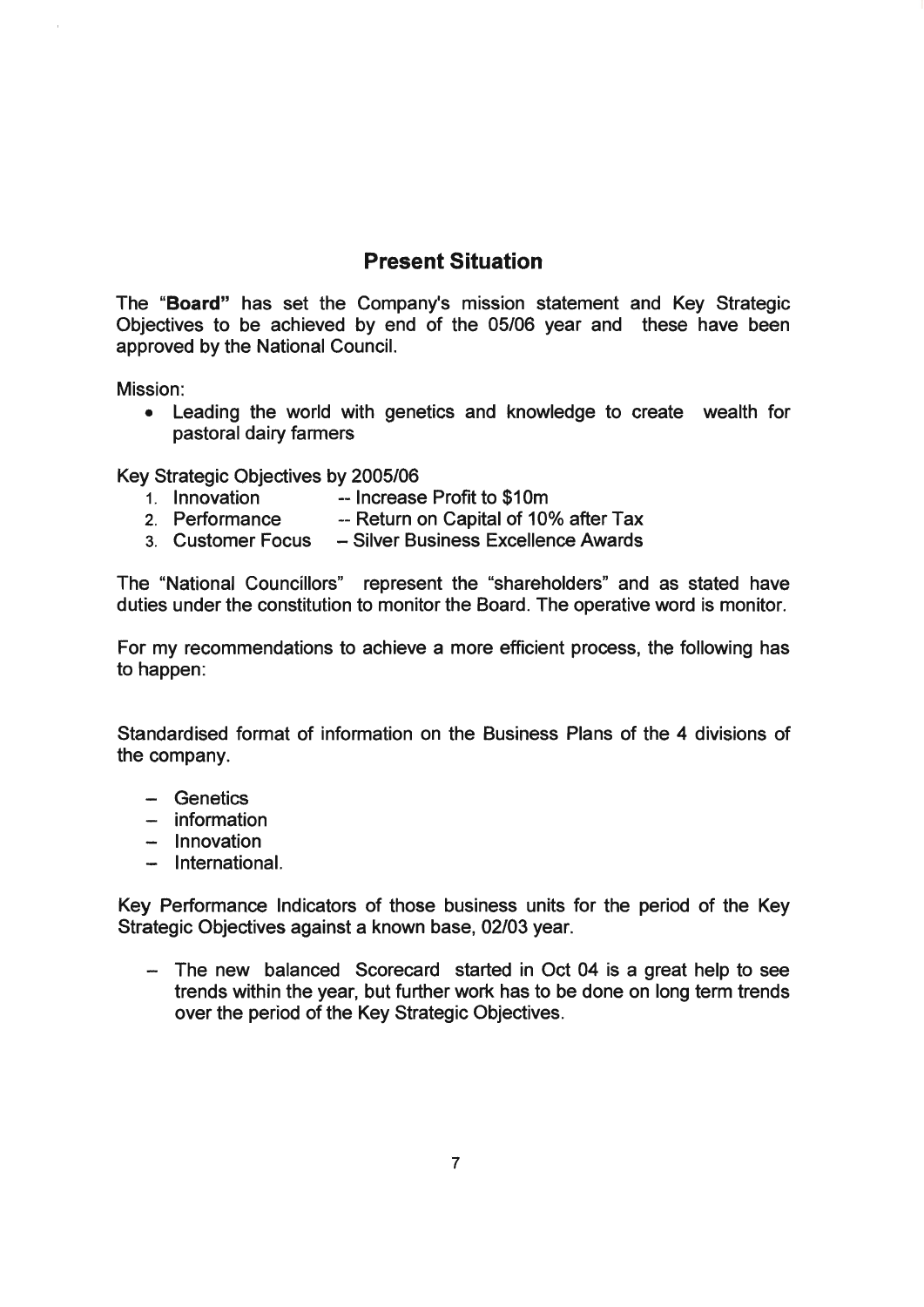#### Research and Development and investment strategies - present and future.

- The \$3.5m spent per year on Biotechnology has a further 18 months to run, i.e. a total of \$10m over 3yrs.
- It is stated in the Price-Waterhouse-Coopers Report 2nd Feb 04, **Overview**

Note 36 Given the significant previous investment in the biotechnology, LIC's Board and Management are strongly of the view that the committed expenditure of \$7.0m from  $1<sup>st</sup>$  June 2004 will be at least value neutral. The research spend is being closely monitored by Management and Board for achievement of milestone targets. Should these not be achieved, then investors can expect the continued spend to be reassessed.

- Given that no process can be identified to assess the milestone targets are realistic, or how the \$7. Om is to be assessed for value neutral. The success or otherwise of this project is fundamental to the future directions and progress of the company and the Board has to clearly identify how the \$7.0m is going to be value neutral.
- Any project of over \$1m, that uses capital reserves or income before profit should have a higher level of scrutiny as to how long the investment will be for, and when will it return a dividend to the company. [is it ever going to repay the investment? ]

#### Financials - revenue, expenses and net contributions by division

- The financial Report Card has improved the information transfer, but the net contributions are before overheads and database allocations.

#### (b) reviewing the Board's business plans;

To achieve compliance with this clause in the constitution the National Council has to have full information about the business plan where it came from, what is the present situation and what is planned for the future. A very good example of this is Livestock Improvement Deer Ltd.

• Each year the National Council should set a goal to review one of the Boards business plans in depth. This should encompass its objectives, resources , relationships with other parts of the business, and returns and or benefits to the company.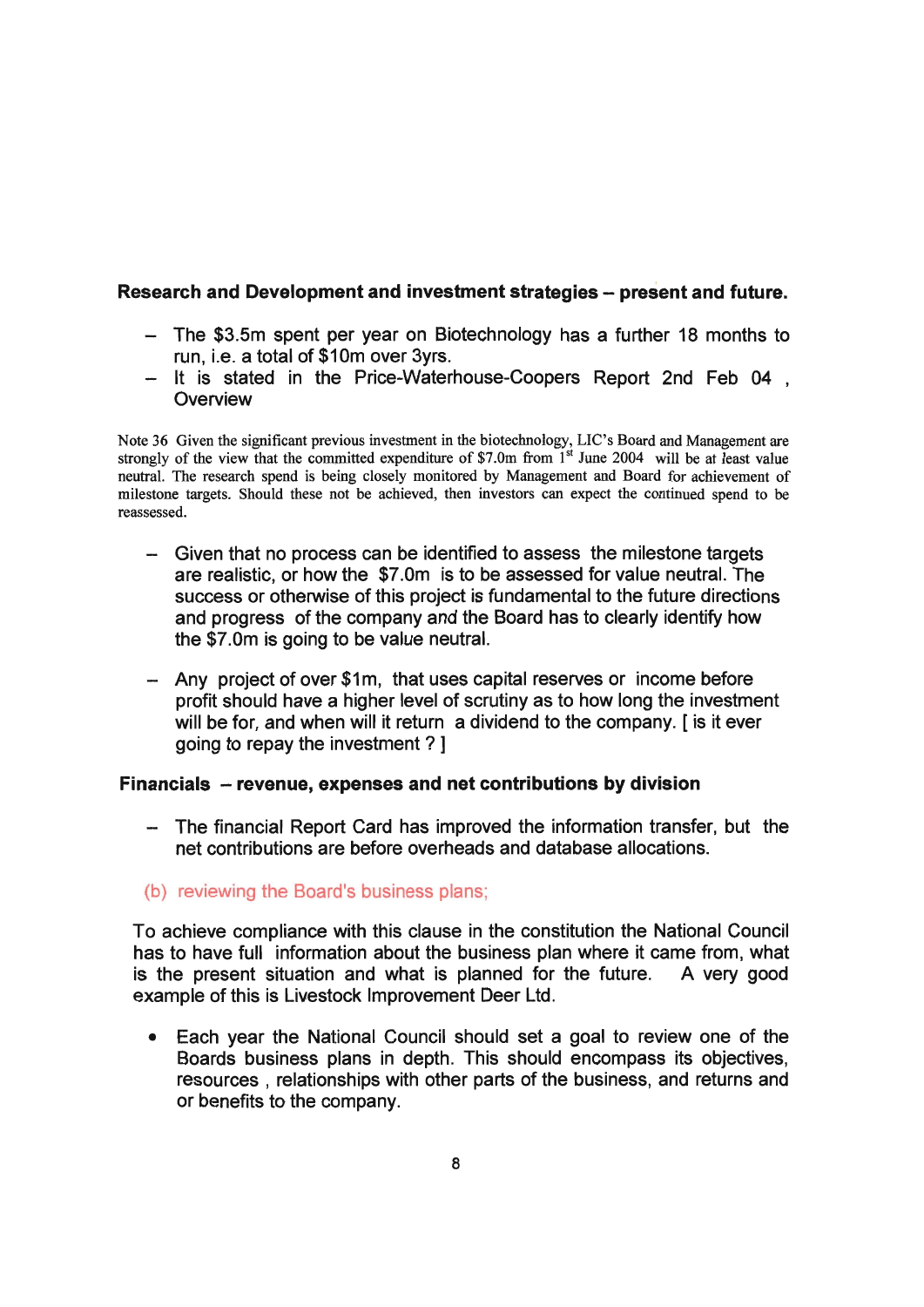3. reporting on the views of the National Council as to the Company's direction, performance and operations;

• This should be more than a paragraph in the annual report . As shareholder representatives this should be on the basis of good information and having a view of the big picture.

(h) considering and making recommendations in relation to the policies and operations of the Company; and

- In my view this is the most important part of a report. It must encompass all aspects of the business, the good and the not so good, how the company can improve and most importantly how it is achieving its Key Strategic Objectives while looking after the Co-operative Principles.
- "NZAX" rules --- do they hinder or help the National Council to do their job? Further work needs to be done on this subject to clarify the position.
- If, out of the study of a business unit, comes the realisation that something could have been done better, that should be noted.